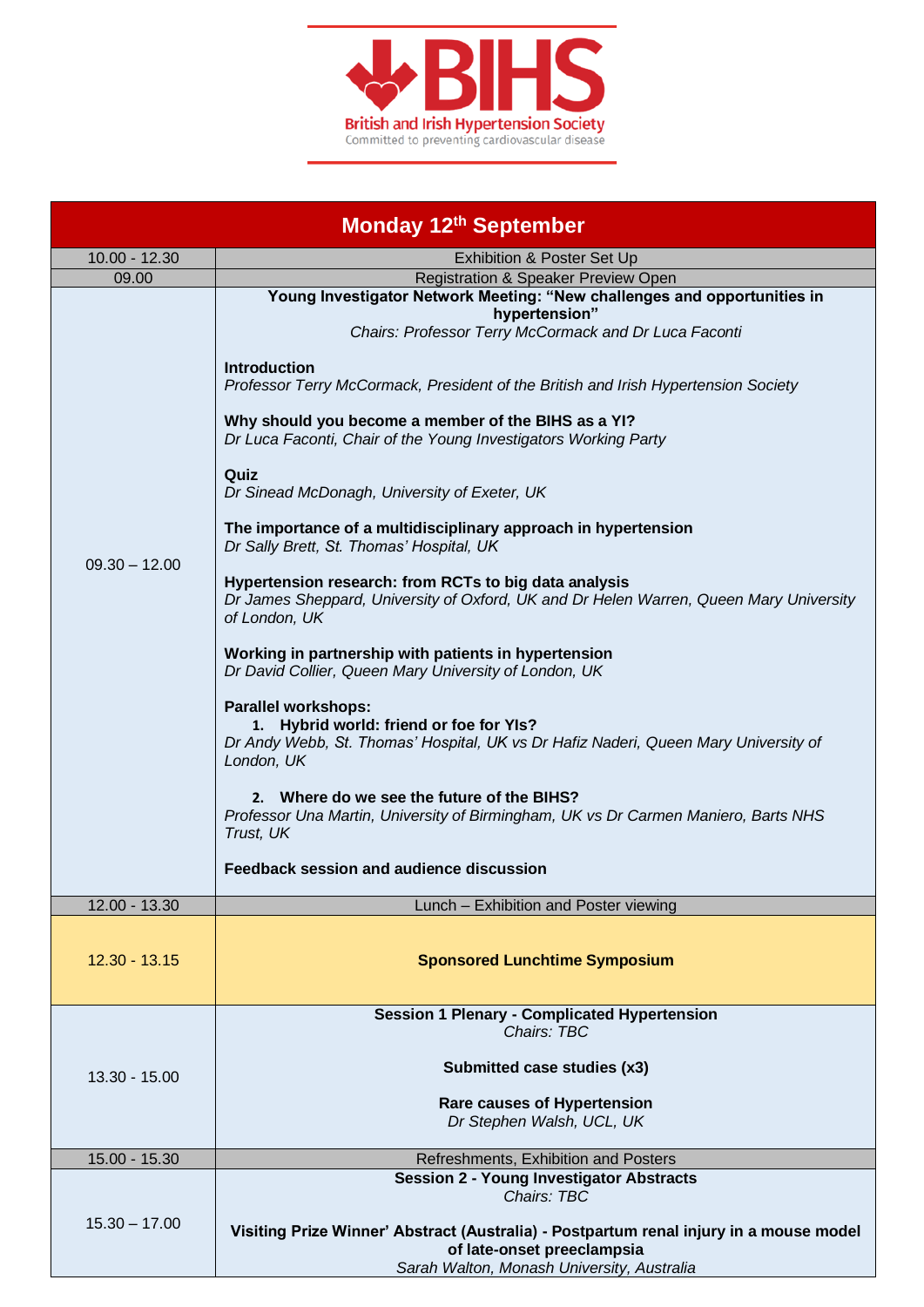| 17.00 - 17.15                  | Young Investigator Poster Storm: 60 second presentations                                                                                                                                                                                                                                                                                                                                                                                                                                                          |                                                                                                                                                                                                                                                                                                                                                                                                                                    |  |  |
|--------------------------------|-------------------------------------------------------------------------------------------------------------------------------------------------------------------------------------------------------------------------------------------------------------------------------------------------------------------------------------------------------------------------------------------------------------------------------------------------------------------------------------------------------------------|------------------------------------------------------------------------------------------------------------------------------------------------------------------------------------------------------------------------------------------------------------------------------------------------------------------------------------------------------------------------------------------------------------------------------------|--|--|
| 17.15 - 18.30                  | Chairs: Dr James Sheppard and Dr Luca Faconti<br><b>Moderated Poster Session with Drinks</b>                                                                                                                                                                                                                                                                                                                                                                                                                      |                                                                                                                                                                                                                                                                                                                                                                                                                                    |  |  |
|                                | Chairs: TBC                                                                                                                                                                                                                                                                                                                                                                                                                                                                                                       |                                                                                                                                                                                                                                                                                                                                                                                                                                    |  |  |
| 19.00                          | Free evening                                                                                                                                                                                                                                                                                                                                                                                                                                                                                                      |                                                                                                                                                                                                                                                                                                                                                                                                                                    |  |  |
| Tuesday 13th September         |                                                                                                                                                                                                                                                                                                                                                                                                                                                                                                                   |                                                                                                                                                                                                                                                                                                                                                                                                                                    |  |  |
| 08.00<br>$08.30 - 09.30$       |                                                                                                                                                                                                                                                                                                                                                                                                                                                                                                                   | Registration and Speaker Preview Open                                                                                                                                                                                                                                                                                                                                                                                              |  |  |
|                                | <b>Annual Business Meeting (BIHS Members Only)</b><br><b>Session 3B - Clinical session</b>                                                                                                                                                                                                                                                                                                                                                                                                                        |                                                                                                                                                                                                                                                                                                                                                                                                                                    |  |  |
| $09.30 - 10.45$                | <b>Session 3A</b><br><b>Young Investigator Abstracts</b><br>Chairs: TBC                                                                                                                                                                                                                                                                                                                                                                                                                                           | Chairs: TBC<br><b>Cardiovascular complications in post</b><br>COVID-19 patients - is blood pressure<br>important?<br>Dr Vikas Kapil, Barts Health NHS Trust, UK<br>Antihypertensive medication adherence in<br>primary care<br>Dr Pankaj Gupta, University Hospitals of<br>Leicester, UK<br><b>SGLT2 inhibitors for management of</b><br>hypertension: when, who and how?<br>Professor David Wheeler, King's College<br>London, UK |  |  |
| $10.45 - 11.15$<br>11.15-12.15 | Refreshments, Exhibition and Posters<br><b>Session 4A - Basic science</b><br>Session 4B - Lifestyle management and                                                                                                                                                                                                                                                                                                                                                                                                |                                                                                                                                                                                                                                                                                                                                                                                                                                    |  |  |
|                                | <b>Chairs: TBC</b><br>Redox sensing and signalling and the<br>impact on blood pressure<br>Professor Philip Eaton, Queen Mary<br>University of London, UK<br>2-3 abstracts                                                                                                                                                                                                                                                                                                                                         | hypertension<br>Chairs: TBC<br><b>Lifestyle and Blood Pressure</b><br><b>Management: What should we know?</b><br>Sam Olden, Chair of BIHS Nurses and AHP<br><b>Working Party</b><br>2-3 abstracts                                                                                                                                                                                                                                  |  |  |
|                                | <b>Sir George Pickering Lecture</b>                                                                                                                                                                                                                                                                                                                                                                                                                                                                               |                                                                                                                                                                                                                                                                                                                                                                                                                                    |  |  |
| $12.20 - 13.15$                | Chair: Professor Terry McCormack, President of the British and Irish Hypertension Society<br>Professor Bryan Williams, UCL, UK                                                                                                                                                                                                                                                                                                                                                                                    |                                                                                                                                                                                                                                                                                                                                                                                                                                    |  |  |
| $13.15 - 14.45$                | Lunch, Exhibition and Posters                                                                                                                                                                                                                                                                                                                                                                                                                                                                                     |                                                                                                                                                                                                                                                                                                                                                                                                                                    |  |  |
| $13.45 - 14.30$                | <b>Sponsored Lunchtime Symposium</b>                                                                                                                                                                                                                                                                                                                                                                                                                                                                              |                                                                                                                                                                                                                                                                                                                                                                                                                                    |  |  |
| 14.45 - 16.00                  | Session 5 - Hypertension and stroke<br>Joint session with the British and Irish Association of Stroke Physicians (BIASP)<br>Chairs: Professor Philip Bath and Dr Philip Lewis<br>Targeting links between systemic and cerebrovascular hypertensive physiology<br>Professor Alastair Webb, University of Oxford, UK<br>BP in cerebral small vessel disease and vascular dementia<br>Professor Joanna Wardlaw, University of Edinburgh, UK<br>BP, frailty and stroke<br>Dr Mary Macleod, University of Aberdeen, UK |                                                                                                                                                                                                                                                                                                                                                                                                                                    |  |  |
| $16.00 - 16.30$                | <b>Poster Session</b><br><b>Refreshments and Exhibition</b>                                                                                                                                                                                                                                                                                                                                                                                                                                                       |                                                                                                                                                                                                                                                                                                                                                                                                                                    |  |  |
|                                |                                                                                                                                                                                                                                                                                                                                                                                                                                                                                                                   |                                                                                                                                                                                                                                                                                                                                                                                                                                    |  |  |